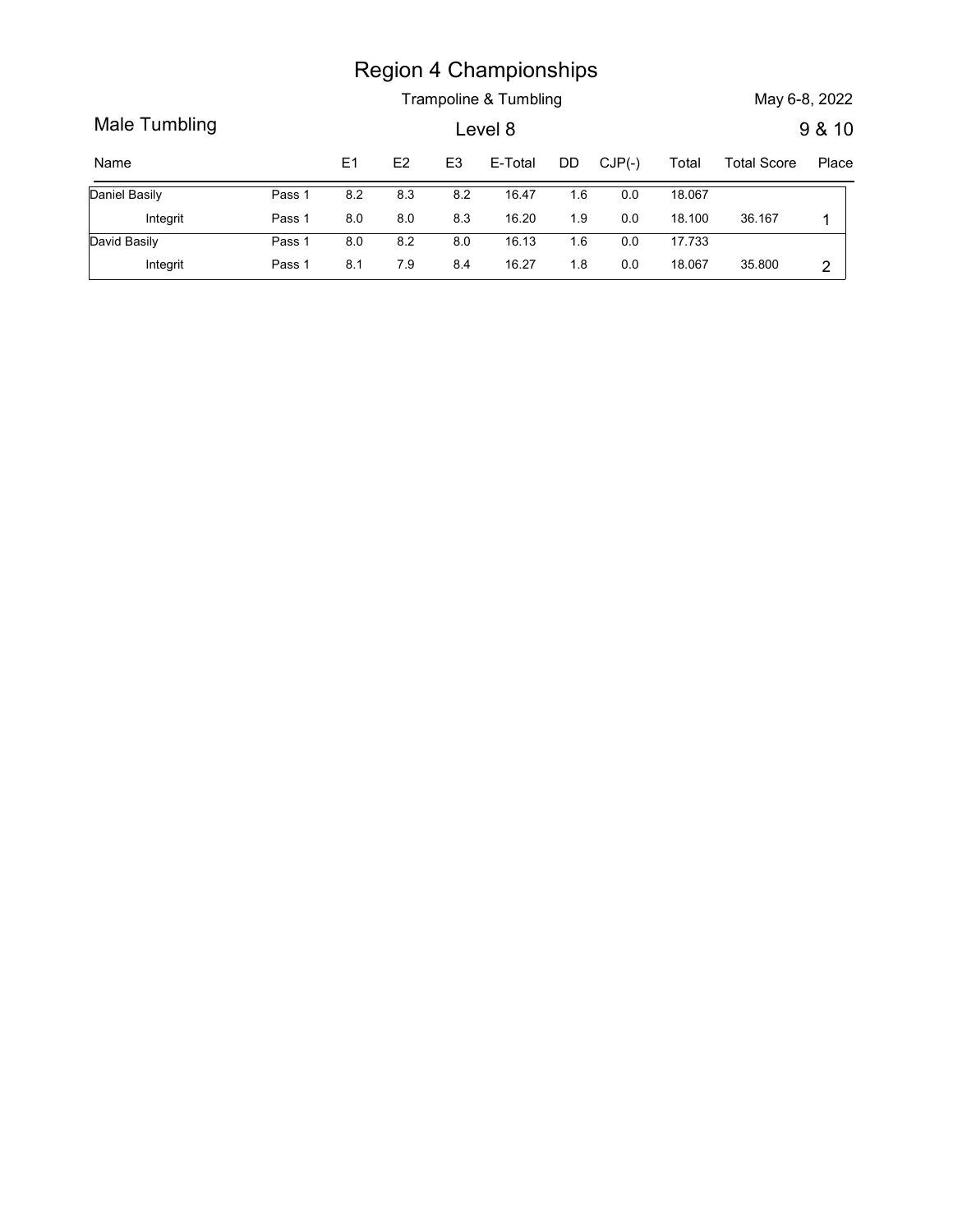Trampoline & Tumbling May 6-8, 2022

Region 4 Championships<br>
Trampoline & Tumbling<br>
Name E1 E2 E3 E-Total DD CJP(-) Total Total Score Place<br>
Trady Crane Pass 1 8.0 8.1 8.3 16.27 1.6 0.0 17.867<br>
Helix Pass 1 8.2 7.9 8.2 16.20 1.9 0.0 18.100 35.967 1<br>
Trady Rob Region 4 Championships<br>
Trampoline & Tumbling<br>
Level 8 11 & 12<br>
Name E1 E2 E3 E-Total DD CJP(-) Total Total Score Place<br>
Frady Crane Pass 1 8.0 8.1 8.3 16.27 1.6 0.0 17.867<br>
Helix Pass 1 8.2 7.9 8.2 16.20 1.9 0.0 18.100 35 Region 4 Championships<br>
Trampoline & Tumbling<br>
Level 8<br>
11 & 12<br>
E1 E2 E3 E-Total DD CJP(-) Total Total Score Place<br>
8.0 8.1 8.3 16.27 1.6 0.0 17.867<br>
8.2 7.9 8.2 16.40 1.6 0.0 18.100 35.967 1<br>
8.4 8.0 8.2 16.40 1.6 0.0 18 Helix Pass 1 Grady Crane Pass 1 8.0 8.1 Region 4 Championships<br>
Trampoline & Tumbling<br>
Level 8 11 & 12<br>
11 & 12<br>
11 & 12<br>
11 & 12<br>
11 & 12<br>
11 & 12<br>
11 & 12<br>
11 & 12<br>
11 & 12<br>
11 & 12<br>
11 & 12<br>
11 & 12<br>
11 & 12<br>
11 & 12<br>
11 & 12<br>
11 & 12<br>
11 & 12<br>
11 & 12<br>
11 & 1.6 0.0 17.867 and 1.6 0.0 17.867 18.100 0.0 Pass 1 0.8.0 0.8.1 0.8.3 16.27 1.6 0.0 17.867 to the set of the set of the set of the set of the set of the se Region 4 Championships<br>
Trampoline & Tumbling<br>
Level 8 11 & 12<br>
E-1 E2 E3 E-Total DD CJP(-) Total Total Score Place<br>
8.0 8.1 8.3 16.27 1.6 0.0 17.867<br>
8.2 7.9 8.2 16.40 1.6 0.0 18.000<br>
8.0 7.7 8.1 15.87 1.9 0.0 17.767 35.7 FOND Pass 1 Zayne Roberts **Pass 1** 8.4 8.0 Region 4 Championships<br>
Trampoline & Tumbling<br>
Level 8 11 & 12<br>
11 & 12<br>
11 & 12<br>
8.0 8.1 8.3 16.27 1.6 0.0 17.867<br>
8.2 7.9 8.2 16.20 1.9 0.0 18.1000<br>
8.4 8.0 8.7 8.1 15.87 1.9 0.0 17.767 35.767 2<br>
8.2 7.9 8.0 16.07 1.6 0. 1.6 0.0 18.000 and 1.6 0.0 18.000 and 1.6 0.0 18.000 and 1.6 0.0 and 1.6 0.0 1.1 0.1 0.1 0.1 0.1 0.1 0.1 0.1 0 17.767 0.0 Pass 1 0.4 8.0 8.2 16.40 1.6 0.0 18.000 Region 4 Championships<br>
Trampoline & Tumbling<br>
Level 8 11 & 12<br>
11 & 12<br>
8.0 8.1 8.3 16.27 1.6 0.0 17.867<br>
8.2 7.9 8.2 16.20 1.9 0.0 18.100 35.967 1<br>
8.4 8.0 8.2 16.40 1.6 0.0 18.000 18.000<br>
8.0 7.7 8.1 15.87 1.9 0.0 17.76 TCT Pass 1 Finn Morehead Pass 1 8.2 7.9 **Example 8.** Trampoline & Tumbling<br>
Level 8<br>
11 & 12<br>
11 & 12<br>
11 & 12<br>
11 & 12<br>
11 & 12<br>
11 & 12<br>
11 & 12<br>
11 & 12<br>
11 & 12<br>
11 & 12<br>
11 & 12<br>
11 & 12<br>
11 & 12<br>
11 & 12<br>
11 & 12<br>
11 & 12<br>
11 & 12<br>
11 & 12<br>
11 & 12<br>
11 & 1 17.667 1.6 0.0 17.533 35.200 3 Pass 1 8.2 7.9 8.0 16.07 1.6 0.0 17.667 Region 4 Championships<br>
Trampoline & Tumbling<br>
Level 8 11 & 12<br>
8.0 8.1 8.3 16.27 1.6 0.0 17.867<br>
8.2 7.9 8.2 16.40 1.9 0.0 18.000 35.967 1<br>
8.4 8.0 8.2 16.40 1.8 0.0 18.000<br>
8.0 7.7 8.1 15.87 1.9 0.0 17.767 35.767 2<br>
8.2 TCT Pass 1 Niklas Ehrentreich **Pass 1** 8.0 8.1 8.1 **Region 4 Championships**<br>
Trampoline & Tumbling<br>
Level 8 11 & 12<br>
11 & 12<br>
11 & 12<br>
11 & 12<br>
11 & 12<br>
11 & 12<br>
11 & 12<br>
11 & 12<br>
11 & 12<br>
11 & 12<br>
11 & 12<br>
11 & 12<br>
11 & 12<br>
11 & 12<br>
11 & 10<br>
11 00<br>
11 00<br>
11 00<br>
11 00<br>
11 17.833 1.7 35.033 4 0.4 17.200 Pass 1 8.0 8.1 8.1 16.13 1.7 0.0 17.833 Region 4 Championships<br>
Trampoline & Tumbling<br>
Level 8 11 & 12<br>
11 & 12<br>
11 & 12<br>
11 & 12<br>
11 & 12<br>
11 & 12<br>
11 & 12<br>
11 & 12<br>
11 & 12<br>
11 & 12<br>
11 & 12<br>
11 & 12<br>
11 & 12<br>
11 & 12<br>
11 & 10 0 17.767<br>
11 8.587<br>
11 8.77<br>
11 8 DeVeau Pass 1 7.5 7.6 7.6 Bentley Zillmer Pass 1 **Region 4 Championships**<br>
Trampoline & Tumbling<br>
Level 8 11 & 12<br>
11 & 12<br>
11 & 12<br>
11 & 12<br>
11 & 12<br>
11 & 12<br>
11 & 12<br>
11 & 12<br>
11 & 12<br>
11 & 12<br>
11 & 15.5<br>
11 15.00<br>
11.767<br>
11 16.00<br>
11.767<br>
11 16.00<br>
11.767<br>
11 16.00<br> 18.333 1.6 2.0 14.067 32.400 5 | Pass 1 08.4 08.2 08.5 16.73 1.6 0.0 18.333 National Million September 1.6 0.0 18.333 Pass 1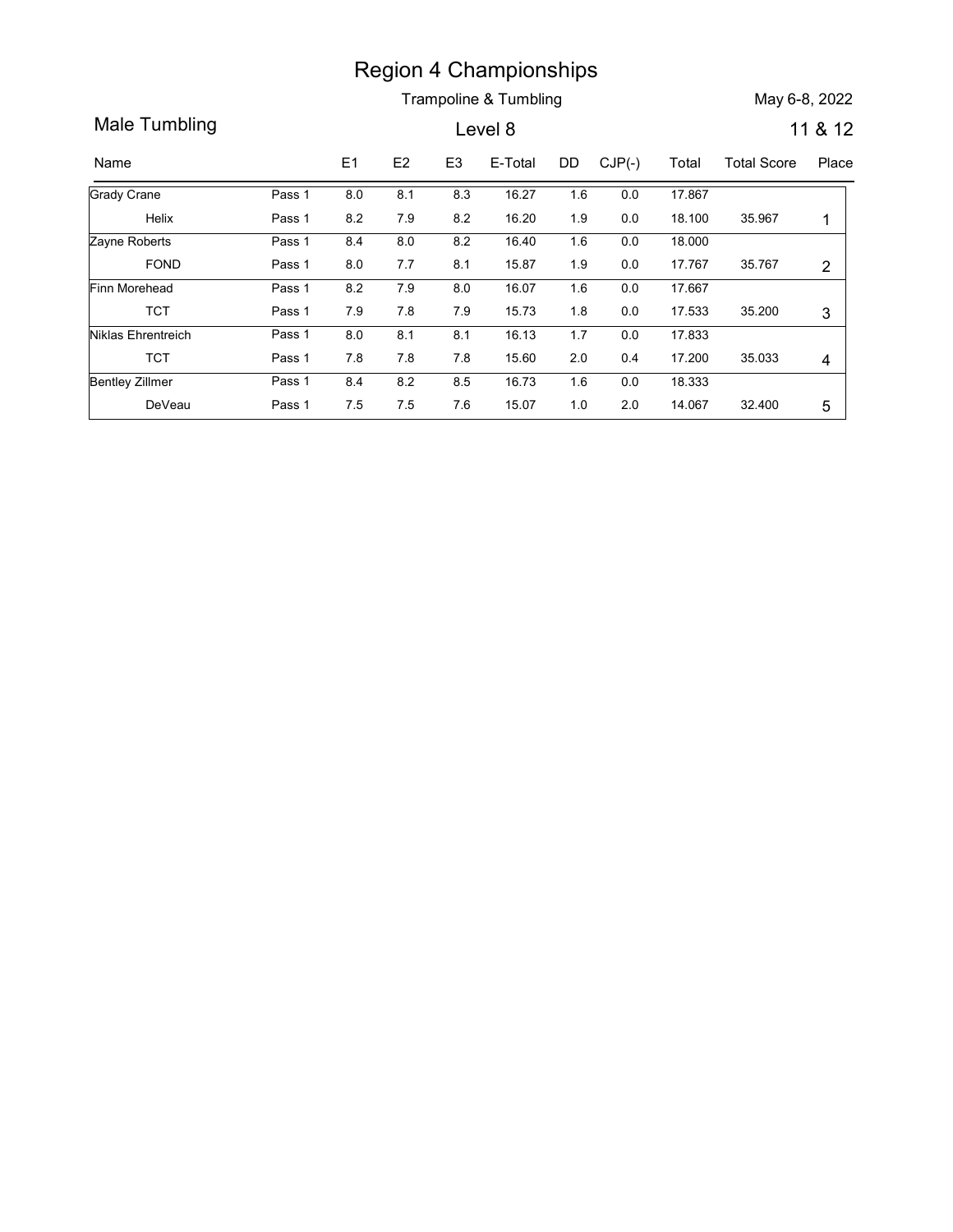|                 |        |     |     |                | <b>Region 4 Championships</b> |     |          |        |                    |         |
|-----------------|--------|-----|-----|----------------|-------------------------------|-----|----------|--------|--------------------|---------|
|                 |        |     |     |                | Trampoline & Tumbling         |     |          |        | May 6-8, 2022      |         |
| Male Tumbling   |        |     |     |                | Level 8                       |     |          |        |                    | 13 & 14 |
| Name            |        | E1  | E2  | E <sub>3</sub> | E-Total                       | DD  | $CJP(-)$ | Total  | <b>Total Score</b> | Place   |
| Oscar Binkowski | Pass 1 | 8.2 | 8.6 | 8.6            | 16.93                         | 1.6 | $0.0\,$  | 18.533 |                    |         |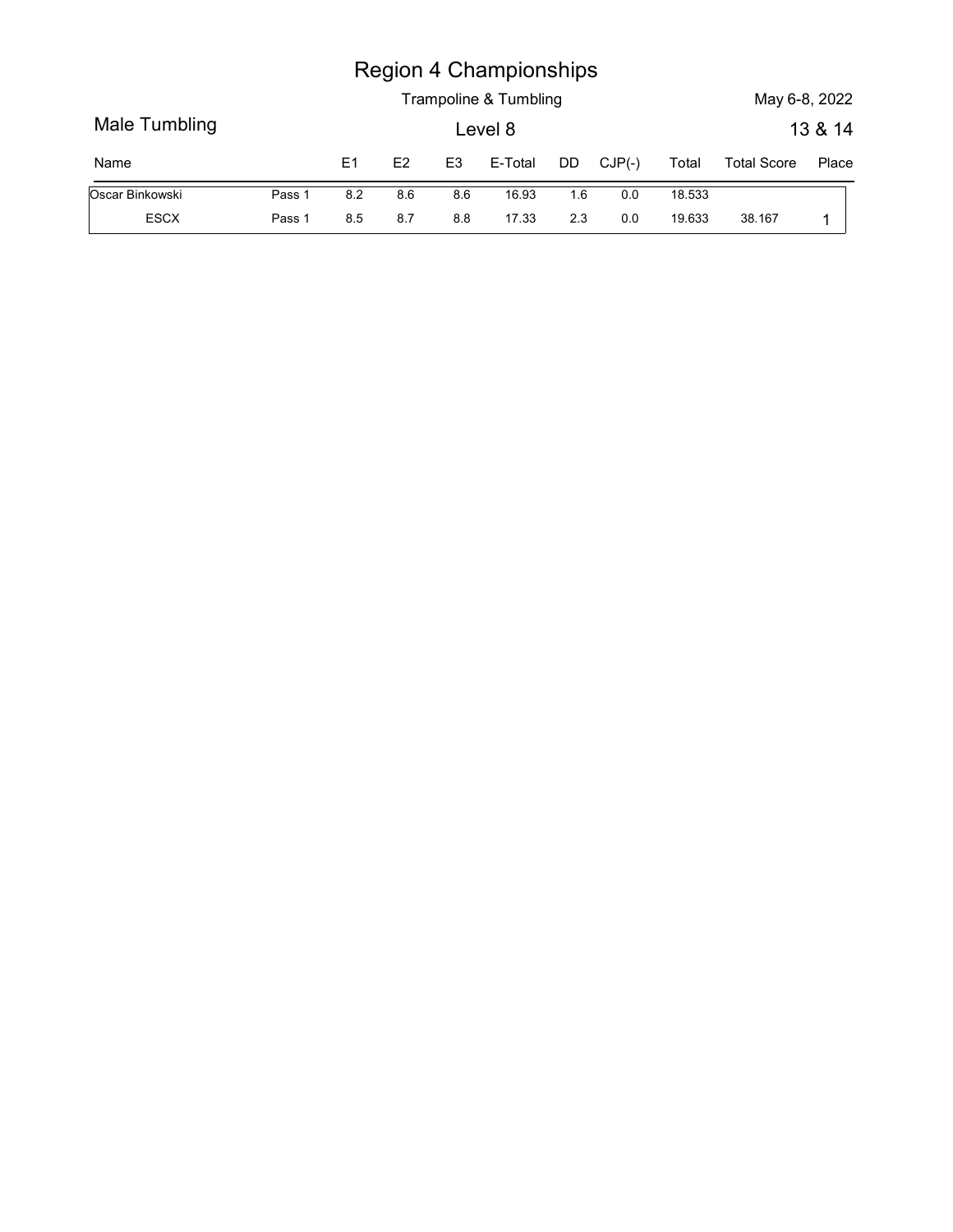Trampoline & Tumbling May 6-8, 2022

Region 4 Championships<br>
Trampoline & Tumbling<br>
Name E1 E2 E3 E-Total DD CJP(-) Total Total Score Place<br>
Name E1 E2 E3 E-Total DD CJP(-) Total Total Score Place<br>
Than Eblen Pass 1 8.7 8.7 8.7 17.40 1.8 0.0 19.200<br>
SPARK Pas **Example 8 Tumbling**<br>
Male Tumbling<br>
May 6-8, 2022<br>
Male Tumbling<br>
Level 8 15 & Over<br>
Name<br>
E1 E2 E3 E-Total DD CJP(-) Total Total Score Place<br>
Ethan Eblen<br>
Pass 1 8.7 8.7 8.7 17.40 1.8 0.0 19.200<br>
SPARK<br>
Pass 1 8.3 8.6 8. Region 4 Championships<br>
Trampoline & Tumbling<br>
Level 8 15 & Over<br>
E1 E2 E3 E-Total DD CJP(-) Total Total Score Place<br>
8.7 8.7 8.7 17.40 1.8 0.0 19.200<br>
8.3 8.6 8.6 17.00 2.1 0.0 19.100 38.300 1<br>
8.5 8.6 8.6 17.13 1.7 0.0 1 SPARK Ethan Eblen Pass 1 8.7 8.7 Region 4 Championships<br>
Trampoline & Tumbling<br>
Level 8 15 & Over<br>
15 & Over<br>
15 & Over<br>
16 & Over<br>
16 & Total DD CJP(-) Total Total Score<br>
18 & Over<br>
18 & Total 18 0.0 19.200<br>
18.5 & 8 & 17.00 2.1 0.0 19.100 38.300 1<br>
18.5 19.200 1.8 19.100 0.0 Pass 1 0.0  $17.00$  2.1 Region 4 Championships<br>
Trampoline & Tumbling<br>
Level 8 15 & Over<br>
15 & Over<br>
8.7 8.7 8.7 17.40 1.8 0.0 19.200<br>
8.5 8.6 8.6 17.00 11.13 1.7 0.0 18.833<br>
8.4 8.7 8.6 17.13 1.7 0.0 18.833<br>
8.4 8.7 8.6 17.13 2.4 0.4 19.133 37.9 IGN Pass 1 Anton Yakunin Pass 1 8.5 8.6 Region 4 Championships<br>
Trampoline & Tumbling<br>
Level 8 15 & Over<br>
15 & Over<br>
15 & Over<br>
8.7 8.7 8.7 17.40 1.8 0.0 19.200<br>
8.3 8.6 8.6 17.0 2.1 0.0 19.100 38.300 1<br>
8.5 8.6 8.6 17.13 1.7 0.0 19.303<br>
8.4 8.7 8.6 17.13 1.7 0. 1.7 0.0 18.833 and 1.7 0.0 18.833 37.967 2 0.4 19.133 Pass 1 000 10.000 18.833 1.7 0.0 18.833 Region 4 Championships<br>
Trampoline & Tumbling<br>
Level 8 15 & Over<br>
15 & Over<br>
15 & Over<br>
15 & Over<br>
15 & Over<br>
15 & Over<br>
15 & Over<br>
15 & Over<br>
15 & Over<br>
15 & Over<br>
15 & Over<br>
15 & Over<br>
16.20<br>
18.30<br>
18.5 8.6 8.6 17.13 1. LGA Pass 1 Cooper Tolin **Pass 1** 8.3 8.1 Region 4 Championships<br>
Trampoline & Tumbling<br>
Level 8 15 & Over<br>
15 & Over<br>
15 & Over<br>
15 & Over<br>
15 & Over<br>
15 & Over<br>
15 & Over<br>
15 & Over<br>
15 & Over<br>
15 & Over<br>
15 & Over<br>
15 & Over<br>
15 & Over<br>
16.7 17.40 1.8 0.0 19.00 1.6 0.0 17.800 and 1.6 and 1.8 and 1.8 and 1.8 and 1.8 and 1.8 and 1.8 and 1.8 and 1.8 and 1.8 and 1.8 and 1.8 and 1.8 and 1.8 and 1.8 and 1.8 and 1.8 and 1.8 and 1.8 and 1.8 and 1.8 and 1.8 and 1.8 and 1.8 and 1.8 and 1.8 0.0 18.300 36.100 3 Pass 1 0.0 7.8 8.0 8.0 15.87 SPARK Pass 1 7.8 7.8 8.0 15.73 Alex Brey Pass 1 7.8 **Region 4 Championships**<br>
Trampoline & Tumbling<br>
Level 8 15 & Over<br>
17 E2 E3 E-Total DD CJP(-) Total Total Score Place<br>
18.7 8.7 8.7 17.40 1.8 0.0 19.200<br>
18.8 8.6 8.6 17.00 1.1.00 19.200<br>
18.8 8.6 8.6 17.13 1.7 0.0 19.200 17.767 1.9 35.700 4 0.0 17.933 Pass 1 7.8 8.0 8.0 15.87 1.9 0.0 17.767 Pass 1 7.8 7.8 8.0 15.73 2.2 Region 4 Championships<br>
Trampoline & Tumbling<br>
Level 8 15 & Over<br>
15 & Over<br>
17 8.7 8.7 8.7 17.40 1.8 0.0 19.200<br>
18.8 8.6 8.6 17.13 1.7 0.0 18.833<br>
18.5 8.6 8.6 17.13 1.7 0.0 18.833<br>
18.4 8.7 8.6 17.13 1.7 0.0 18.833<br>
18. FlipTop Pass 1 7.5 7.6 7.5 Alex Hager Pass 1 **Region 4 Championships**<br>
Trampoline & Tumbling<br>
Level 8<br>
15 & Over<br>
17 E2 E3 E-Total DD CJP(-) Total Total Score Place<br>
17 8.7 8.7 17.40 1.8 0.0 19.200<br>
18.5 8.6 8.6 17.73 1.7 0.0 19.100 38.300 1<br>
18.6 8.6 8.6 17.73 1.7 0 17.600 1.6 31.667 5 2.0 Pass 1 00.1 7.9 0.2 16.00 1.6 0.0 17.600 to the set of the set of the set of the set of the set of t Pass 1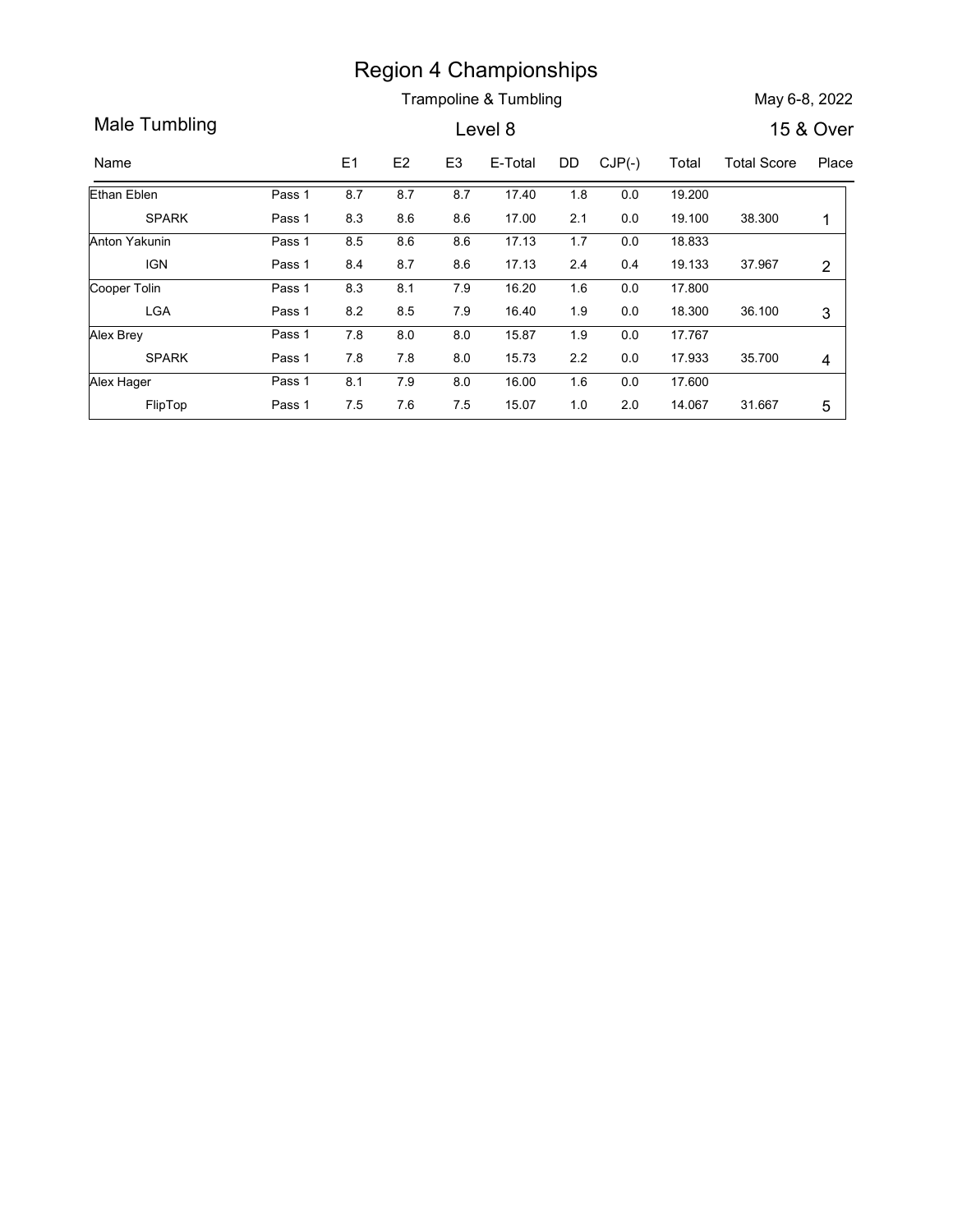|               |        |                |     |                | <b>Region 4 Championships</b><br>Trampoline & Tumbling |     |          |        | May 6-8, 2022      |                  |
|---------------|--------|----------------|-----|----------------|--------------------------------------------------------|-----|----------|--------|--------------------|------------------|
| Male Tumbling |        |                |     |                | Level 9                                                |     |          |        |                    |                  |
| Name          |        | E <sub>1</sub> | E2  | E <sub>3</sub> | E-Total                                                | DD  | $CJP(-)$ | Total  | <b>Total Score</b> | 13 & 14<br>Place |
| Mason Sargel  | Pass 1 | 8.7            | 8.6 | 8.7            | 17.33                                                  | 2.8 | $0.0\,$  | 20.133 |                    |                  |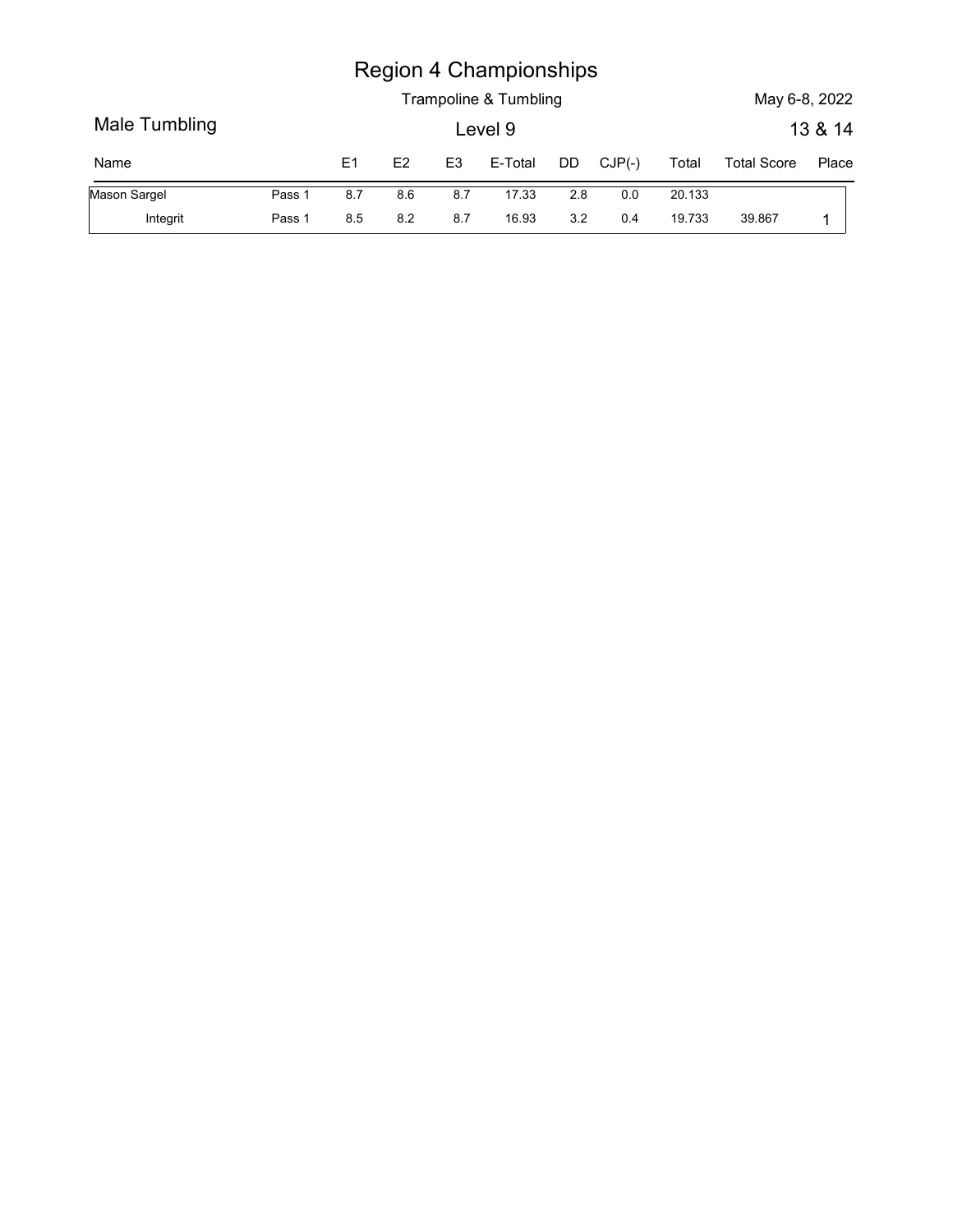Trampoline & Tumbling May 6-8, 2022

Region 4 Championships<br>
Trampoline & Tumbling<br>
Name E1 E2 E3 E-Total DD CJP(-) Total Total Score Place<br>
Name E1 E2 E3 E-Total DD CJP(-) Total Total Score Place<br>
Nerek Ruehl Pass 1 8.6 8.7 8.3 17.07 2.7 0.0 19.767<br>
Kris Pow Region 4 Championships<br>
Trampoline & Tumbling<br>
Level 9 15 & Over<br>
Name E1 E2 E3 E-Total DD CJP(-) Total Total Score Place<br>
Perek Ruehl Pass 1 8.6 8.7 8.3 17.07 2.7 0.0 19.767<br>
Kris Pow Pass 1 8.6 8.6 8.4 17.07 4.3 0.0 21.3 Region 4 Championships<br>
Trampoline & Tumbling<br>
Level 9<br>
15 & Over<br>
E1 E2 E3 E-Total DD CJP(-) Total Total Score Place<br>
8.6 8.7 8.3 17.07 2.7 0.0 19.767<br>
8.6 8.6 8.4 17.07 4.3 0.0 21.367 41.133 1<br>
8.2 8.6 8.6 16.93 2.9 0.0 Kris Pow Pass 1 8.6 8.6 8.4 17.07 Derek Ruehl Region 4 Championships<br>
Trampoline & Tumbling<br>
Level 9 15 & Over<br>
18 A Over<br>
18 A Over<br>
18 A Over<br>
18 A Over<br>
18 A Over<br>
18 A Over<br>
18 A Over<br>
18 A Over<br>
18 A Over<br>
18 A Over<br>
18 A Over<br>
18 A Over<br>
18 A Over<br>
18 A Over<br>
18 2.7 0.0 19.767 21.367 0.0 Pass 1 0.0 8.7 0.0 8.3 17.07 2.7 0.0 19.767 Pass 1 8.6 8.6 8.4 17.07 4.3 Region 4 Championships<br>
Trampoline & Tumbling<br>
Level 9 15 & Over<br>
15 & Over<br>
8.6 8.7 8.3 17.07 2.7 0.0 19.767<br>
8.6 8.6 8.4 17.07 4.3 0.0 19.767<br>
8.2 8.6 8.4 17.07 4.3 0.0 19.333<br>
8.1 8.4 7.8 16.20 3.1 0.0 19.300 39.133 2<br> Integrit Pass 1 Brandon Frasure Pass 1 8.2 8.6 8.6 Region 4 Championships<br>
Trampoline & Tumbling<br>
Level 9 15 & Over<br>
15 & Over<br>
15 & Over<br>
8.6 8.7 8.3 17.07 2.7 0.0 19.767<br>
8.6 8.6 8.4 17.07 4.3 0.0 21.367 41.133 1<br>
8.2 8.6 8.6 16.93 2.9 0.0 19.300 39.133 2<br>
7.6 8.1 7.6 15 19.833 2.9 0.0 19.300 39.133 2 Pass 1 08.2 08.6 08.6 16.93 0.2.9 0.0 19.833 to the set of the set of the set of the set of the set o **Example 8.** Trampoline & Tumbling<br>
Level 9<br>
15 & Over<br>
15 & Over<br>
15 & Over<br>
15 & Over<br>
15 & Over<br>
15 & Over<br>
15 & Over<br>
15 & Over<br>
15 & Over<br>
15 & Over<br>
15 & Over<br>
15 & Over<br>
16.6 8.7 8.3 17.07 2.7 0.0 19.767<br>
18.6 8.6 8 SPARK Pass 1 7.7 7.7 7.7 15.40 Brandon Anderson Pass 1 7.6 8.1 7.6 **Example 8. Tumbling**<br> **Example 8. Tumbling**<br> **Example 8. Tumbling**<br> **Example 8. Tumbling**<br> **Example 8. Second 15.40**<br> **Example 8. Second 15.40**<br> **Example 8. Second 15.40**<br> **Example 8. Second 15.60**<br> **Example 8. Second 15.** 18.333 2.8 0.0 19.600 37.933 3 Pass 1 7.6 8.1 7.6 15.53 2.8 0.0 18.333 Pass 1 7.7 7.7 7.7 15.40 4.2 Region 4 Championships<br>
Trampoline & Tumbling<br>
Level 9 15 & Over<br>
15 & Over<br>
15 & Over<br>
15 & Over<br>
15 & Over<br>
16.8 8.7 8.3 17.07 2.7 0.0 19.767<br>
19.767 8.8 8.8 8.8 16.93 2.9 0.0 19.833<br>
18.1 8.4 7.8 16.20 3.1 0.0 19.303 3<br> Skywalk Pass 1 8.3 8.3 Bobby Harshaw Pass 1 8.1 8.8 8.5 16.93 **Region 4 Championships**<br>
Trampoline & Tumbling<br>
Level 9 15 & Over<br>
15 & Over<br>
15 & Over<br>
16 & 8.7 8.3 17.07 2.7 0.0 19.767<br>
18.6 & 8.4 17.07 4.3 0.0 21.367 41.133 1<br>
18.1 & 4 7.8 16.93 2.9 0.0 19.833<br>
17.6 8.1 7.6 15.53 2 19.833 2.9 15.767 2.0 Pass 1 08.1 08.8 08.5 16.93 0.2.9 0.0 19.833 to the set of the Maria Society of the Maria Society of the Maria Pass 1 8.3 8.3 8.1 16.47 1.3 Region 4 Championships<br>
Trampoline & Tumbling<br>
Level 9 15 & Over<br>
18.6 8.7 8.3 17.07 2.7 0.0 19.767<br>
8.6 8.6 8.4 17.07 4.3 0.0 21.367 41.133 1<br>
8.2 8.6 8.6 16.93 2.9 0.0 19.393<br>
8.1 8.4 7.8 16.20 3.1 0.0 19.300 39.133 2<br>
8 SPARK Pass 1 7.7 7.4 7.5 15.07 Jaden Vales **Case Case 1 31 Pass 1** 3.6 3.7 **Region 4 Championships**<br>
Trampoline & Tumbling<br>
Level 9<br>
15 & Over<br>
17.5 2.7 6.08 1.7 1.7 1.7 1.2 1.3 1.7 1.133<br>
18.6 8.7 8.3 17.07 2.7 0.0 19.767<br>
18.6 8.6 8.4 17.07 4.3 0.0 21.367 41.133 1<br>
18.1 8.4 7.8 16.20 3.1 0.0 19 19.733 2.8 2.0 14.267 34.000 5 | Pass 1 8.6 8.7 8.1 16.93 2.8 0.0 19.733 Pass 1 7.7 7.4 7.5 15.07 1.2 **Example 4 Championships**<br>
Trampoline & Tumbling<br>
Level 9 15 & Over<br>
15 E2 E3 E-Total DD CJP(c) Total Total Score Place<br>
8.6 8.7 8.3 17.07 2.7 0.0 19.767<br>
8.6 8.6 8.4 17.07 4.3 0.0 21.367 41.133 1<br>
8.2 8.6 8.6 16.93 2.9 0. Skywalk Pass 1 7.0 7.2 Pierce Madden **Pass 1** 7.9 8.0 **Example 8 7.1 14.20**<br> **Example 8 7.1 14.20**<br> **Example 8 7.1 14.20**<br> **Example 8 7.1 14.20**<br> **Example 8 8.6 8.6 8.4 17.07**<br> **Example 8.6 8.6 8.4 17.07**<br> **Example 8.6 8.6 8.4 17.07**<br> **Example 8.6 8.6 8.6 8.6 16.93**<br> **Example** 2.8 0.0 18.467 31.767 6 2.0 Pass 1 7.9 8.0 7.6 15.67 2.8 0.0 18.467 Pass 1 7.0 7.2 7.1 14.20 1.1 11 12.0 11 13.20 11 13.20 15.80 16.81 16.81 16.81 16.81 16.81 16.81 16.81 16.81 16.81 16.81 16.81 16.81 16.81 16.81 16.81 16.81 16.81 16.81 16.81 16.81 16.81 16.81 16.81 16.81 16.81 16.81 16.81 16.81 16.81 16.81 16.81 16.8 STLE Pass 1Yuvraj Singh **Pass 1** 7.3 7.8 7.7 7.7 7.7 15.40 4.2 0.0 19.303 3<br>
16.8 7 8.3 17.07 2.7 0.0 19.767 1131.000 7<br>
16.8 8.6 8.4 17.07 4.3 0.0 21.367 41.133 1<br>
16.1 84 7.8 16.20 3.1 0.0 19.303 3<br>
17.7 7.7 7.7 15.40 4.2 0.0 19.303 3<br>
17.8 8.5 16.93 2.9 0.0 19 2.7 0.4 17.500 13.500 2.0 Pass 1 0.4